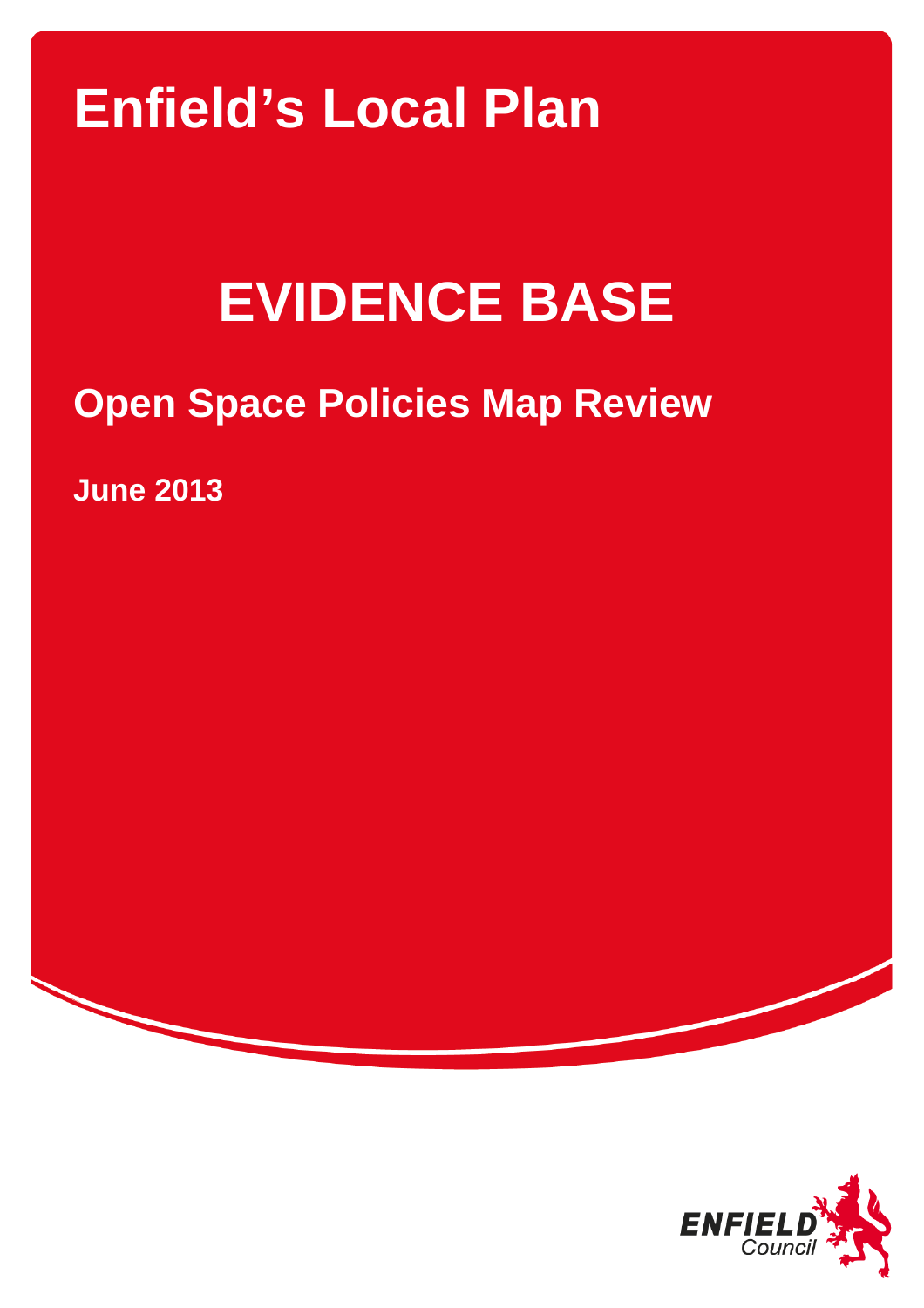Open Space Policies Map Review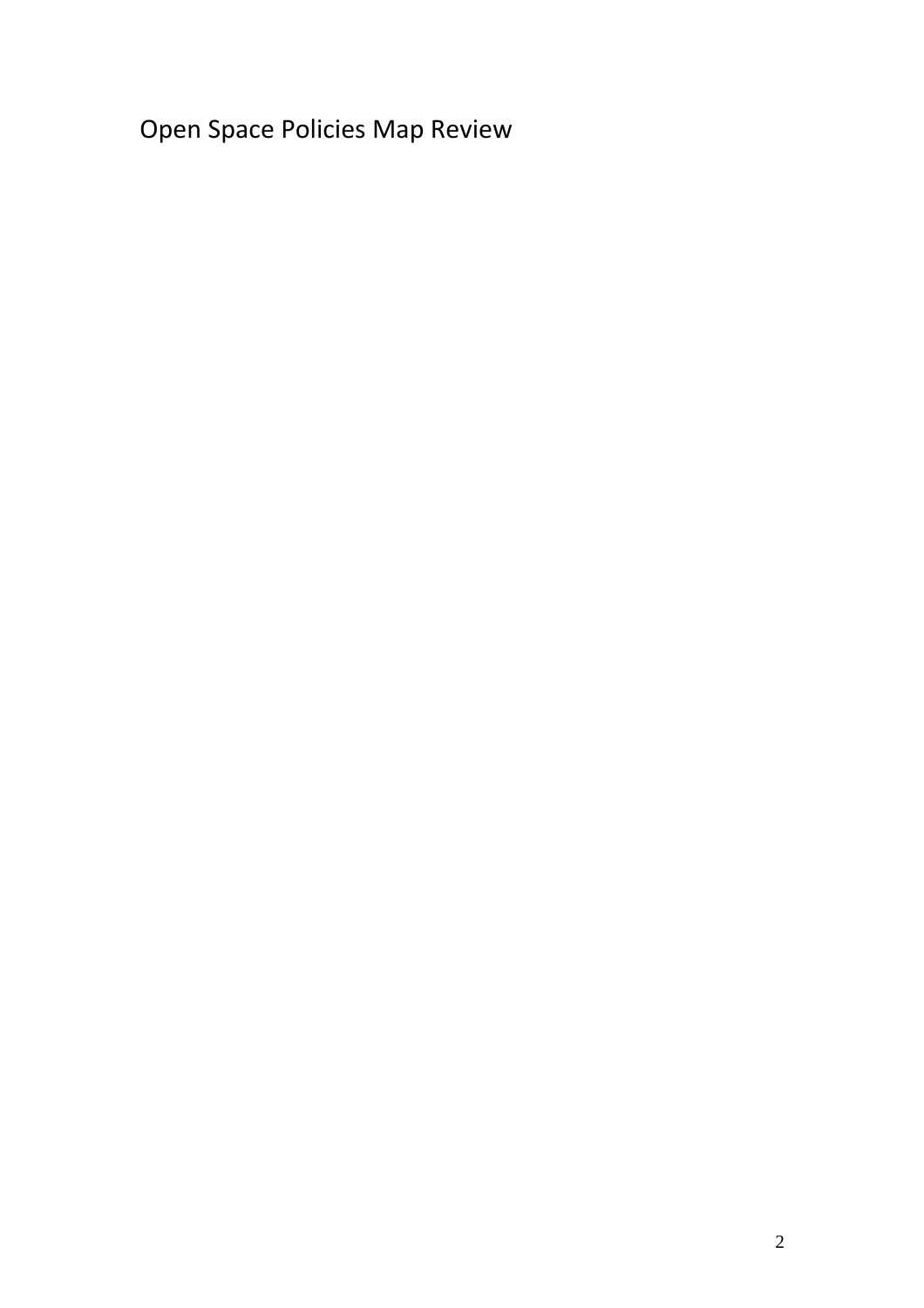## **Contents**

| 1.0 | Introduction                      | 4  |
|-----|-----------------------------------|----|
| 2.0 | <b>Policy Background</b>          |    |
| 3.0 | Open Space Assessment update 2011 | 6. |
| 4.0 | Open Space Recommendations        |    |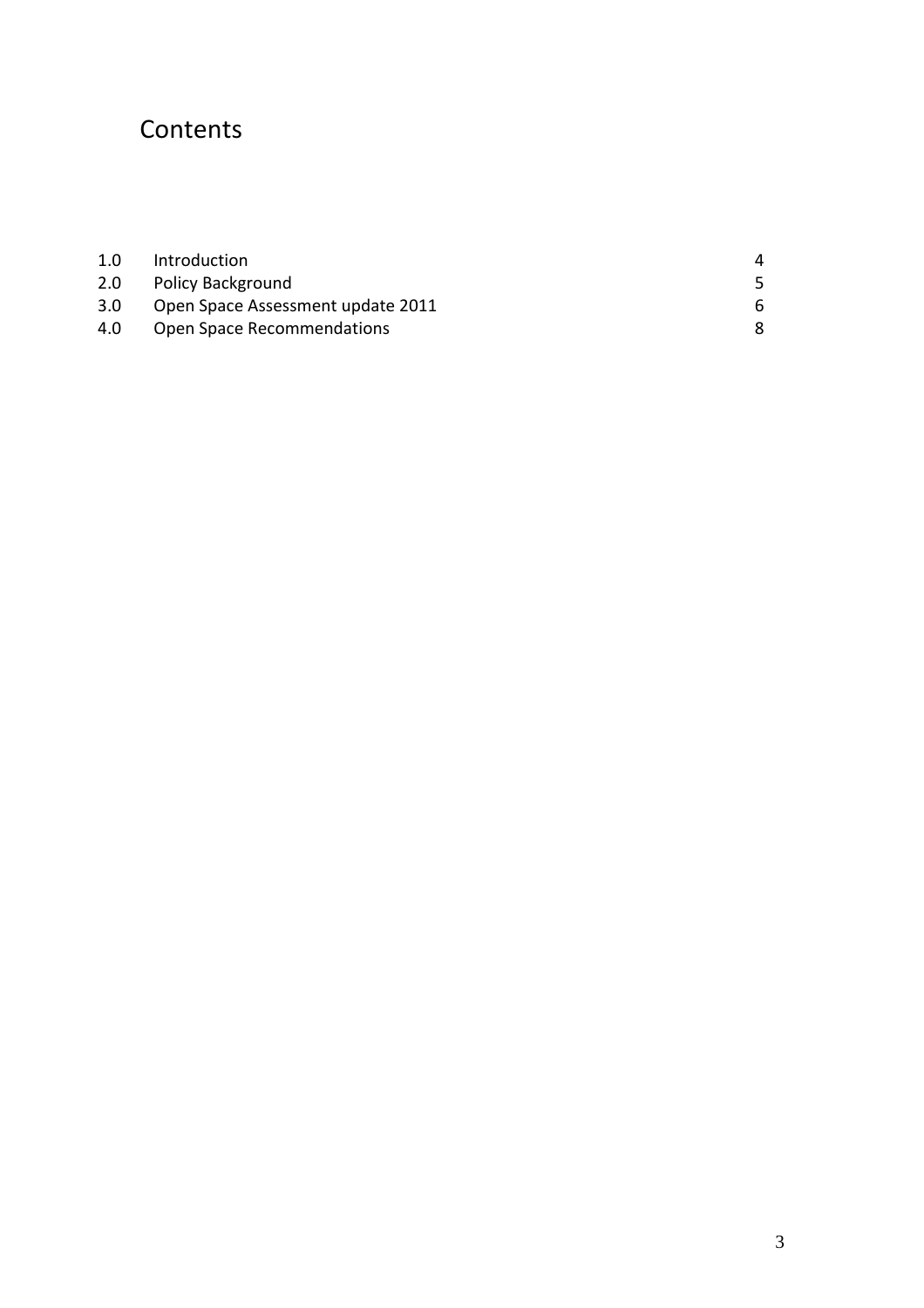## 1.0 Introduction

- 1.1 The Council has carried out a comprehensive review of all open spaces above 0.4 hectares in the Borough of Enfield to support the emerging policies in the Development Management Document (DMD). This report identifies and justifies proposed changes to the list of open spaces as shown on the Proposed Submission Policies Map for the DMD,
- 1.3 The adopted Core Strategy Policy 34: 'Parks, Playing Fields and other Open Spaces' justifies the need to continue to protect and enhance open space through the provision of good quality and accessible open space. The was justified through the Enfield Open Space and Sports Assessment carried out in 2006. This study identified deficiencies in the quantity and quality of public parks and other types of open spaces in some areas of the Borough.
- 1.4 In 2011 the Council undertook a review of the Enfield Open Space and Sports Assessment of 2006 to assess the provision of different types of open space in light of the expected growth and regeneration projected for Enfield the next 15 – 20 years. The review confirmed that there is no surplus in provision and that further sites needed to be identified.
- 1.5 Following the 2011 review, some further changes to the identified open space are recommended as a result of sites being:
	- identified as new open space;
	- altered boundaries due to development; and
	- altered boundaries to ensure consistency.
- 1.6 It is recommended that this document is read in conjunction with the Enfield Open Space and Sports Assessment Update 2011.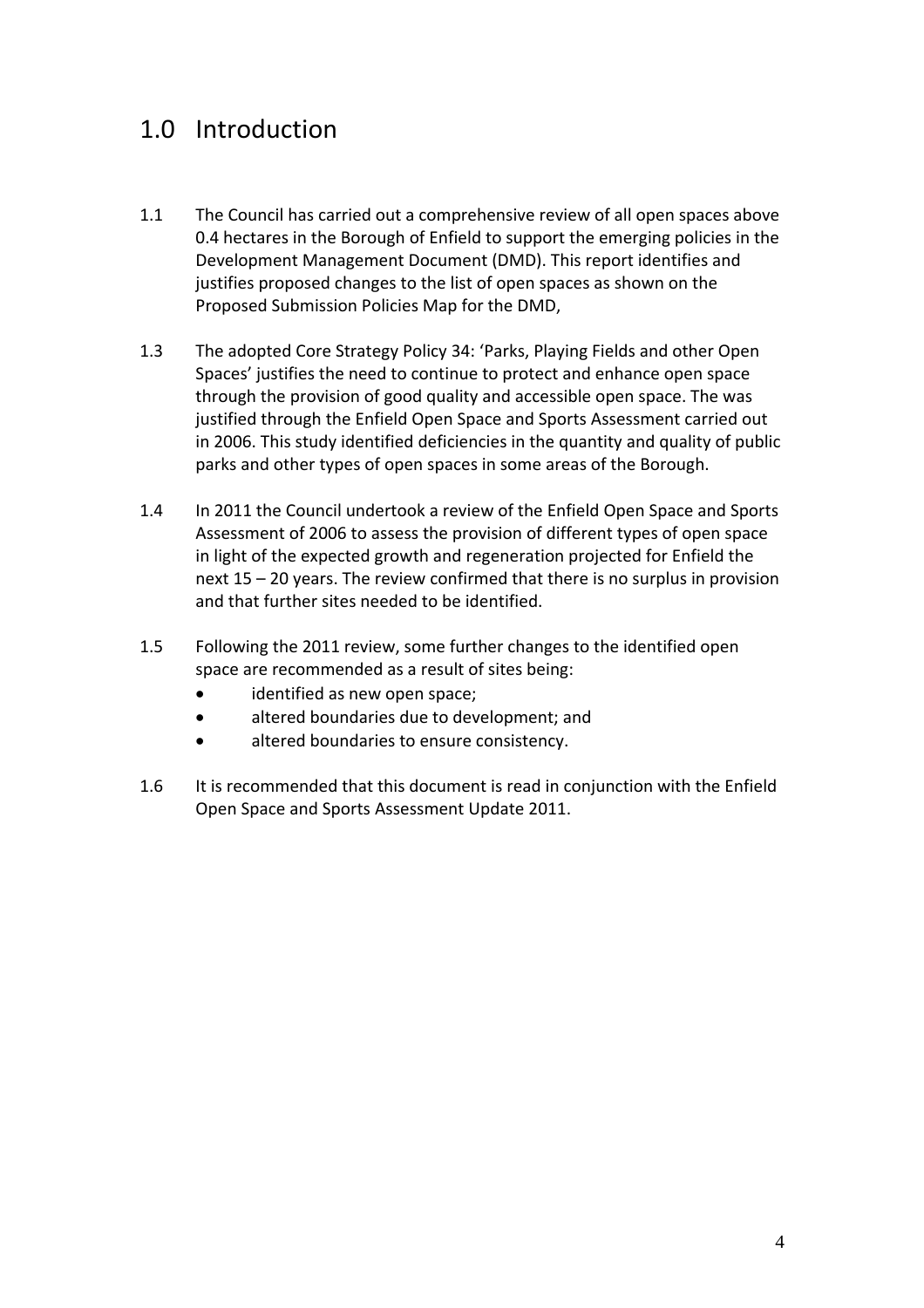## 2.0 Policy Background

- 2.1 The basic principles for planning for open spaces, sport and recreation was initially set out in National Planning Policy Guidance Note 17 (PPG17). Paragraph 1 of PPG17 which stated that "Local authorities should undertake robust assessments of the existing and future needs of their communities for open space, sports and recreational facilities." These assessments allow local authorities to identify specific needs and quantitative and qualitative deficits or surpluses of open space, sports and recreational facilities in their areas. They form the starting point for establishing an effective strategy for open space, sport and recreation at the local level and for effective planning through the development of appropriate policies in plans.
- 2.2 On 27 March 2012, PPG17 was replaced by the National Planning Policy Framework which sets out the Government's economic, environmental and social planning policies for England. Taken together these policies articulate the Government's vision of sustainable development.
- 2.3 Paragraph 73 of the NPPF states 'Access to high quality open spaces and opportunities for sport and recreation can make an important contribution to the health and well‐being of communities'.
- 2.4 Paragraph 75 states 'Existing open space, sports and recreational buildings and land, including playing fields, should not be built on unless:
	- an assessment has been undertaken which has clearly shown the open space, buildings or land to be surplus to requirements; or
	- the loss resulting from the proposed development would be replaced by equivalent or better provision in terms of quantity and quality in a suitable location; or
	- the development is for alternative sports and recreational provision, the needs for which clearly outweigh the loss.'
- 2.5 The NPPF goes further by stating that Local Plan policies should be based on robust and up to date assessments of the needs for open space, sports and recreation facilities and opportunities for new provision. The assessments should identify specific needs and quantitative or qualitative deficits or surpluses of open space, sports and recreational facilities in the local area. Information gained from the assessments should be used to determine what open space, sports and recreational provision is required.
- 2.6 The London Plan (2011) advises local authorities to draw up their own standards for open space, sports and recreation provision for inclusion within their Development Plans. It is recommended that these standards are based upon a locally derived assessment of open space needs.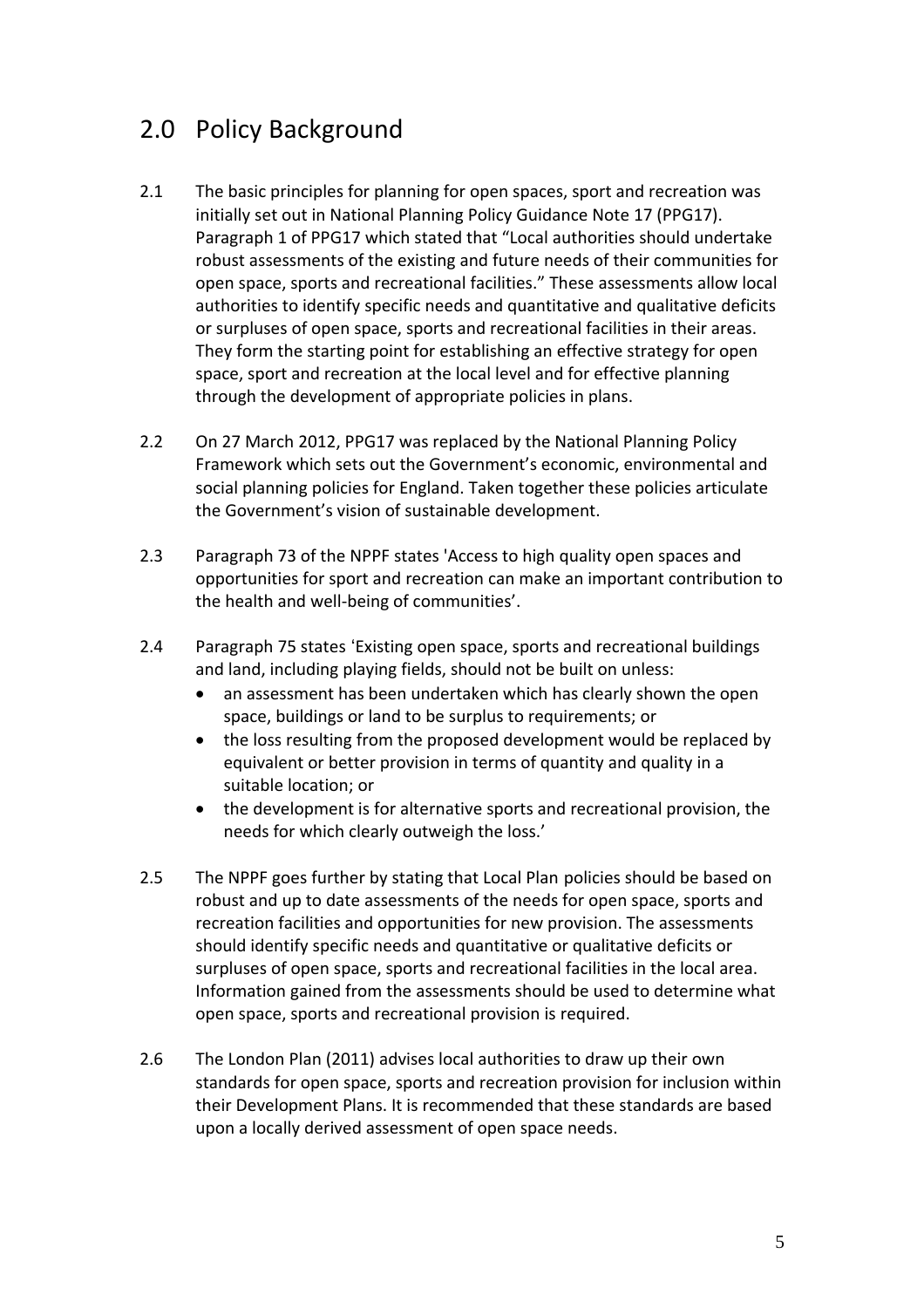## 3.0 Open Space Assessment update 2011

- 3.1 As part of the Council's evidence base, consultants were appointed in 2005 to undertake a comprehensive review of Enfield's parks, open spaces and sports facilities, in order to identify the existing and future supply of, and demand for, open space and recreation uses. The Enfield Open Space and Sports Assessment was completed in August 2006 and provided the evidence base to inform the preparation of the adopted Core Strategy.
- 3.2 Since the Open Space and Sports Assessment was undertaken, significant growth and regeneration has been projected for the Borough through the delivery of the Enfield Plan, emerging Development Management Document and Area Action Plans for the next 15 – 20 years. The original 2006 assessment only projected future open space needs up to 2016.
- 3.3 Consultants were appointed by the Council in 2011 to prepare an update to the Borough's Open Space and Sports Assessment, published in 2006. The purpose of the study was to take account of any change to the provision of open space in the Borough that has occurred since 2006 and to review open space standards and test their applicability on Enfield's Growth Areas and to provide recommendations on the priorities for new open space within these g areas.
- 3.4 A robust update and analysis of different types of urban greenspace across the Borough including outdoor sports fulfilling requirements set out in the former Planning Policy Guidance note 17 'Open Space, Sport and Recreation', 2002 and Sport England guidance outlined in 'Towards a Level Playing Field', which relates to the assessment of playing pitch needs was used as the basis for the methodology.
- 3.5 As part of this the update, the assessment also took the opportunity to review boundaries of open spaces, update new open spaces and delete sites that have been lost to development since 2006.

#### **Approach to Schools**

3.6 Schools fall within one or more of the typologies of open space identified in the Open Space and Sports Assessment update. These are:

#### **Greenspaces within Grounds of Institutions**

*Open space located within grounds of hospitals, universities and other institutions which are accessible to the general public or some sections of the public. This definition also includes education sites where there is only hard surface and or amenity open space (no sports provision).*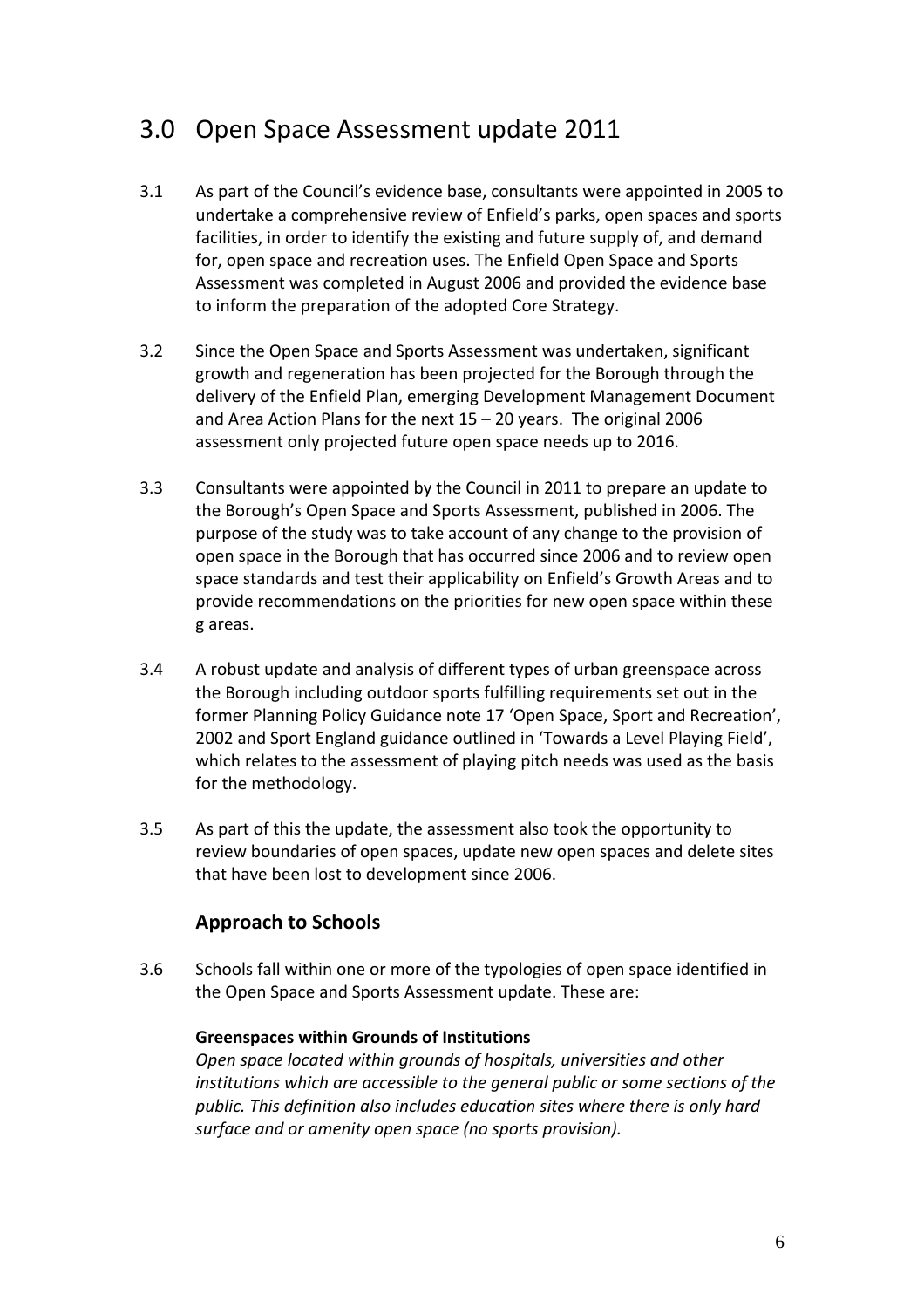#### **Outdoor Sports Facilities/Playing Fields**

*Those sites which are not located within a public park and where the primary role is for formal recreation. Sites include tennis courts, bowling greens, sports pitches, golf courses, athletics tracks, school playing fields, other institutional playing fields and outdoor sports areas.*

### 4.0 Schools Open Spaces Boundary Review 2012

- 4.1 In addition to the 2011 update and in light of NPPF Paragraph 72, the Council has examined how well the boundaries of educational open spaces match the methodology set out in the Councils Open Space and Sports Assessment 2011 Update.
- 4.2 In 2012 the Council undertook a review of all qualifying school sites (above 0.4ha) and proposed boundary amendments to 33 schools based on the application of agreed methodology. This was subject to consultation through the publication of the draft Development Document and Policies Map (May – August 2012). The approach entailed assessing each school site to ensure the boundary clearly defined the protected open space.

#### **Findings and Methodology**

- 4.3 The following issues were identified:
	- On the adopted Core Strategy Policies Map a number of open space boundaries were drawn tightly around the building envelopes, these often included non‐defined spaces and in some cases, car parks and buildings; and
	- There was inconsistency with the current designations for some schools. For example, some schools open spaces only include the soft‐ landscaping, whereas others included both soft and hard-landscaping;
- 4.4 The approach taken to amend the boundaries by realigning boundaries to **exclude** buildings or land with permanent planning consent, car parks, and other areas of hard landscaping, and **include** school playing fields and other soft landscaping. However, for those sites where there is only hard‐ landscaping areas, (i.e. no soft‐landscaped open space provision), it was proposed that the hard‐landscaping remained designated as open space.

#### **Amendments Post Consultation**

4.5 Public consultation on the draft Development Management Document was undertaken (May – August 2012). Alongside this, the Council took the opportunity to consult directly with all the schools subject to the Review's proposed boundary amendments.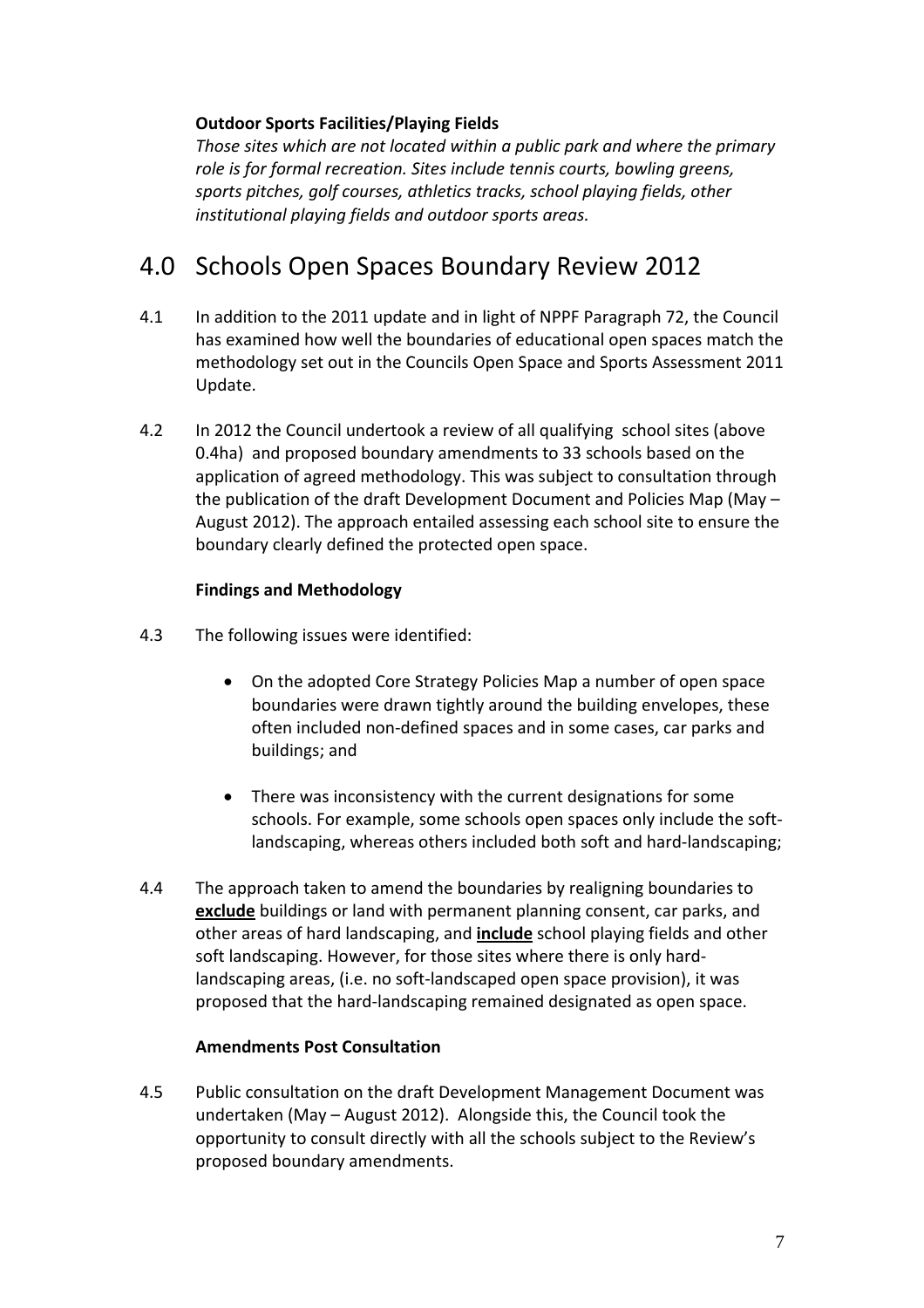4.6 Of the 33 school sites where proposed boundary amendments were put forward for consultation on the Draft DMD, formal responses from 8 schools were received, these are summarised in the table below.

| <b>School</b>                                                      | <b>School Response</b>                                                                                                                                                                                                                                                                                                                                                                                                                                                                   | <b>LBE Consideration</b>                                                                                                                                                                                                                                                                                                                                                                                                                                                                        | Change                                                             |
|--------------------------------------------------------------------|------------------------------------------------------------------------------------------------------------------------------------------------------------------------------------------------------------------------------------------------------------------------------------------------------------------------------------------------------------------------------------------------------------------------------------------------------------------------------------------|-------------------------------------------------------------------------------------------------------------------------------------------------------------------------------------------------------------------------------------------------------------------------------------------------------------------------------------------------------------------------------------------------------------------------------------------------------------------------------------------------|--------------------------------------------------------------------|
| 1. St Paul's<br>School                                             | Keep original<br>boundary as the<br>proposed change<br>would result in a loss<br>of half the<br>playground                                                                                                                                                                                                                                                                                                                                                                               | Apply a exception to the<br>application of the<br>methodology on the basis of<br>the hard standing area to the<br>north of the playing field<br>represents valuable open<br>space to meet the school's<br>operational needs.                                                                                                                                                                                                                                                                    | Revert back to<br>original<br>boundary.                            |
| 2 Edmonton<br><b>County School</b><br><b>Bury Street</b><br>campus | Supportive of<br>change                                                                                                                                                                                                                                                                                                                                                                                                                                                                  | Comments noted                                                                                                                                                                                                                                                                                                                                                                                                                                                                                  | Continue to<br>amend boundary<br>as per 2012<br>Review.            |
| 3. Cuckoo Hall<br>Academy                                          | Supportive of<br>proposed changes,<br>and also proposed 6<br>further<br>amendments:<br>1. Exclude area of<br>hard standing and<br>garden-enclosed by<br>fencing and on the<br>fourth side by the<br>back of the hall.<br>2. Exclude area<br>occupied by the<br>cycle shelter.<br>3. Exclude area<br>occupied by<br>temporary<br>classrooms.<br>4. Exclude the path<br>down the side of the<br>building as it is too<br>narrow to be<br>classified as an open<br>space<br>5. Exclude land | Generally most changes<br>are agreed as being<br>practical amendments as<br>follows<br>1. Logical amendment -<br>agreed change;<br>2. Logical amendment -<br>agreed change;<br>3. Represents only a<br>temporary use of the open<br>space and therefore would<br>not accord with the<br>methodology. No change;<br>4. Logical amendment -<br>agreed change;<br>5. Logical amendment<br>related to planning consent<br>of Woodpecker Academy;<br>and<br>6. Logical amendment -<br>agreed change. | Further<br>amendments<br>accepted at<br>Cuckoo Hall Open<br>Space. |

#### **Summary of Educational Open Spaces Boundary Review 2012**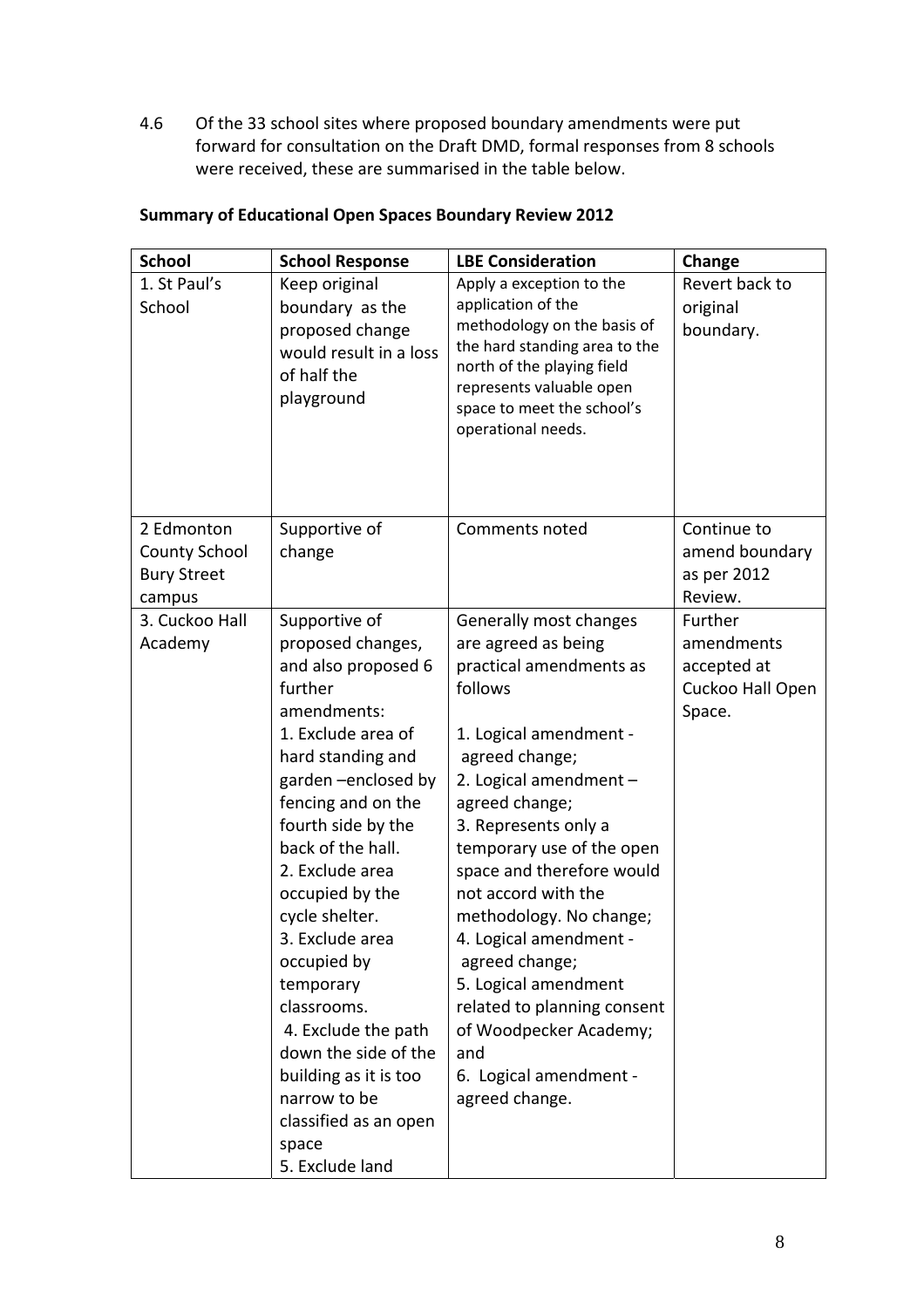|                                                              | which is part of the<br>Woodpecker Hall<br>Primary Academy<br>development.<br>6. Exclude path into<br>the school as it is too<br>narrow to be<br>classified as an open<br>space. |                                                                                                                                                                                                                                                                                                                                                                                                                                                                                                                                                                                                                                                                                     |                                                                                                                |
|--------------------------------------------------------------|----------------------------------------------------------------------------------------------------------------------------------------------------------------------------------|-------------------------------------------------------------------------------------------------------------------------------------------------------------------------------------------------------------------------------------------------------------------------------------------------------------------------------------------------------------------------------------------------------------------------------------------------------------------------------------------------------------------------------------------------------------------------------------------------------------------------------------------------------------------------------------|----------------------------------------------------------------------------------------------------------------|
| 4. College of<br>Haringey,<br>Enfield & North<br>East London | Via MOL Review<br>Objection raised to<br>proposed boundary<br>amendments as the<br>land is subject to<br>extant planning<br>permission.                                          | The Council's proposed<br>change amendment 3A to<br>MOL 3 as reflected on the<br><b>Proposed Submission</b><br>Policies Map is required to<br>include the remaining<br>south-west corner of the<br>athletics track (previously<br>excluded due to a<br>cartographical error). This<br>provides a defensible and<br>logical MOL boundary and<br>does not include land<br>subject to the extant<br>planning permission for a<br>new school.<br>However it is accepted that<br>the other small areas of<br>proposed MOL<br>amendments 3A<br>(continuing further south<br>towards the Ride) would<br>be on land subject to<br>planning consent and as<br>such have now been<br>removed. | Amendment of<br>MOL3 agreed<br>where the land is<br>subject to extant<br>planning consent<br>for a new school. |
| 5. Chace<br>Community<br>School                              | Agreed to proposed<br>realignment that<br>excludes hard<br>standing.                                                                                                             | Comments noted                                                                                                                                                                                                                                                                                                                                                                                                                                                                                                                                                                                                                                                                      | No further<br>change                                                                                           |
| 6&7 Fleecefield<br>School &<br>Brettenham                    | Request the<br>boundary to include<br>playground to                                                                                                                              | Upon further consultation<br>with a greater<br>understanding of the local                                                                                                                                                                                                                                                                                                                                                                                                                                                                                                                                                                                                           | Boundary<br>amended to<br>include both hard                                                                    |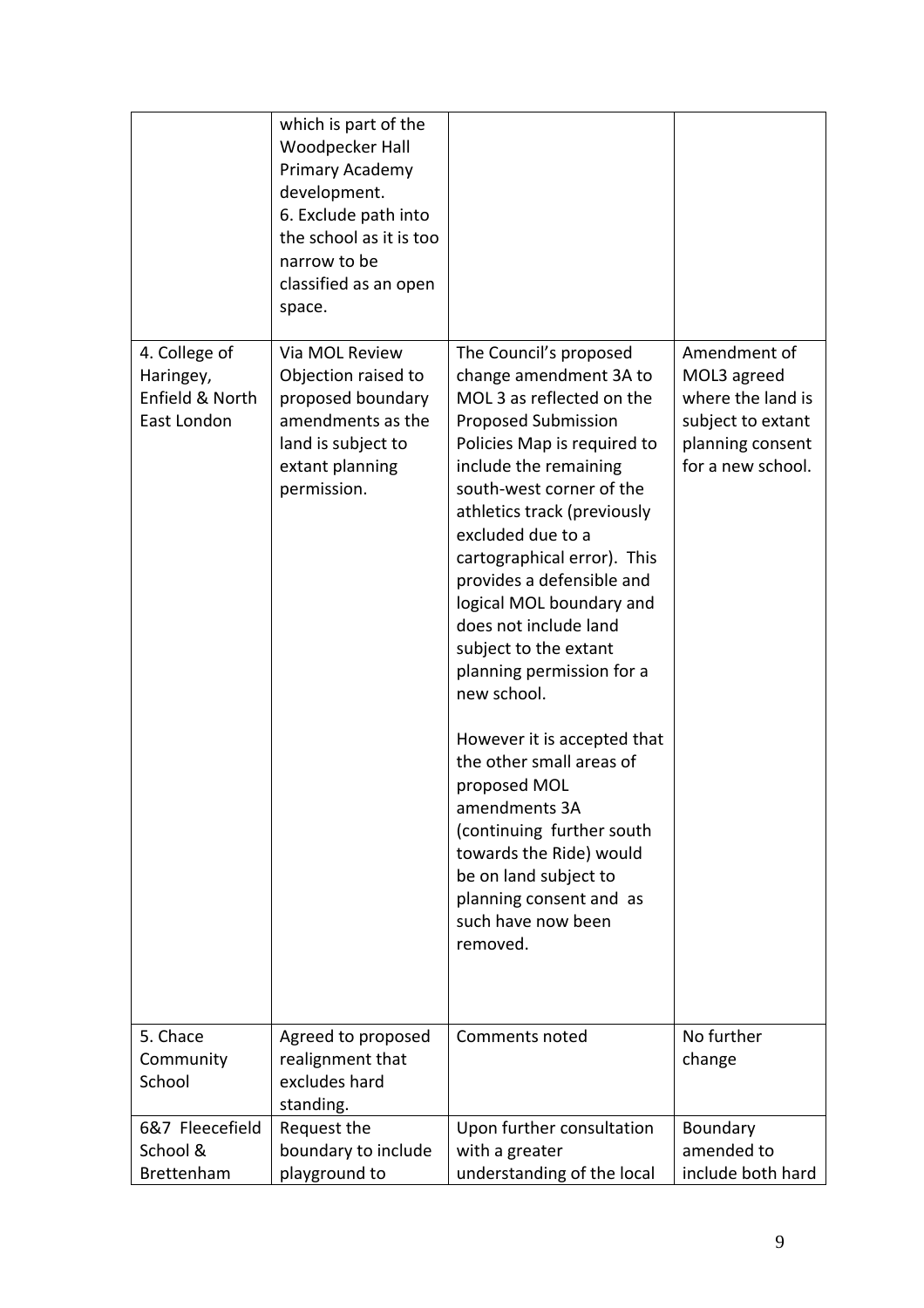| School              | protect vital local<br>open spaces in a<br>highly deprived ward<br>that lacks quality<br>safe open spaces. | context; practical operating<br>requirements of the<br>schools; and the needs of<br>the local community has<br>justified an exception to<br>the application of<br>methodology. The Council<br>proposes a boundary that<br>includes designating both<br>hard and soft landscaped<br>areas. | and soft<br>landscaped areas<br>including<br>playground, |
|---------------------|------------------------------------------------------------------------------------------------------------|-------------------------------------------------------------------------------------------------------------------------------------------------------------------------------------------------------------------------------------------------------------------------------------------|----------------------------------------------------------|
| 8 Latymer<br>School | Request additional<br>sections of open<br>space be de-<br>designated.                                      | De-designation of parts of<br>the open space is not<br>justified having regard to<br>the Council's methodology<br>and purposes for<br>designating land as open<br>space.                                                                                                                  | No further<br>change.                                    |

### 5.0 Open Space Review Conclusions

- 5.1 The following conclusions are based on boundary changes to the Policies Map only. For changes to the open space standards and types of open space should refer to the Enfield Open Space and Sports Assessment update report 2011.
- 5.2 The Enfield Open Space and Sports Assessment now identifies 350 open spaces. This is comprised of:
	- 11 additional new open spaces.
	- Existing Policies Map designations minus:
		- **1** open space has been deleted from the Local Open Space Designation;
		- 1 open space (site 243 Myddleton Farm Private Sports Field) was amalgamated with another (site 355 Tottenham Hotspur Training Ground);
		- the Salisbury School North open spaces became known as Cuckoo Hall Academy open space (site 340); and
		- **2** parcels of land identified in the 2011 update did not make the final list of open spaces as they were later determined to not be considered open space and have since been deleted (sites 345 and 346).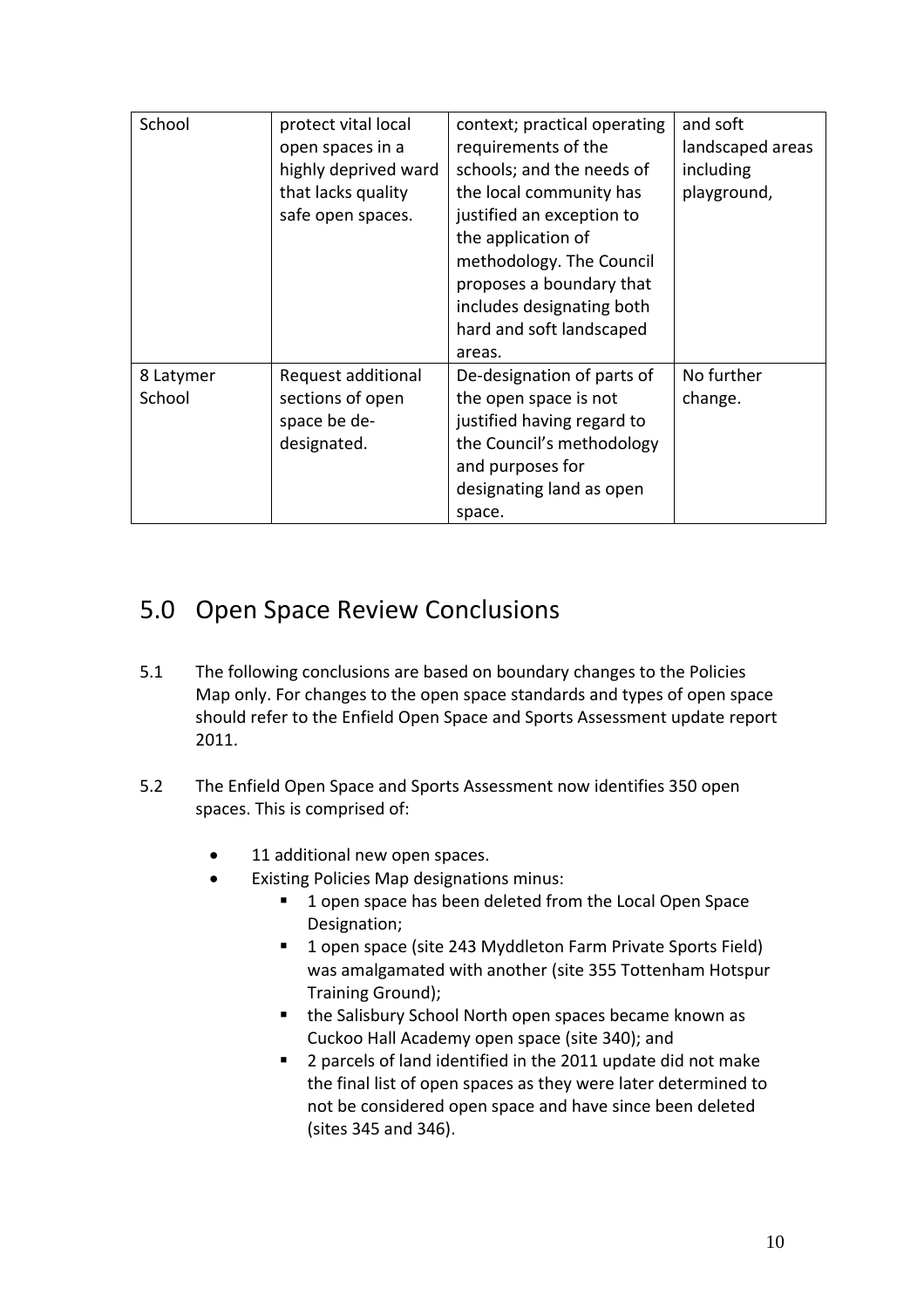#### **New Open Spaces**

5.3 As stated, the new update surveyed 11 sites not identified in the original Open Space assessment.

| Site ID | <b>Open Space Name</b>                     | Ward                  |
|---------|--------------------------------------------|-----------------------|
| 342     | Open Space fronting Green Dragon Lane      | Winchmore Hill        |
| 343     | St Johns Preparatory School playing fields | Chase                 |
| 344     | St Johns Senior School playing fields      | Chase                 |
| 347     | Bush Hill Park Bowls, Tennis and Social    | <b>Bush Hill Park</b> |
|         | Club Ltd                                   |                       |
| 348     | <b>Bowles Green</b>                        | Chase                 |
| 349     | Holmesdale Open Space West                 | <b>Turkey Street</b>  |
| 350     | Painters Lane Open Space                   | Enfield Lock          |
| 351     | Royal Small Arms Angling Club              | Enfield Lock          |
| 352     | Electric Avenue Open Space                 | Enfield Lock          |
| 354     | Enfield Island Village Open Space          | Enfield Lock          |
| 358     | Oasis Enfield Academy                      | Enfield Lock          |

*Appendix 1 shows the detailed boundaries for these new sites.* 

#### **Alterations to open space boundaries**

5.4 In total 35 sites are proposed for boundary amendments, made up of 30 school sites.

| Site ID | <b>Open Space Name</b>                   | Ward                 |
|---------|------------------------------------------|----------------------|
| 28      | The Green                                | Southgate Green      |
| 34      | <b>Highview Gardens</b>                  | Southgate Green      |
| 259     | Lea Valley Leisure Park                  | Jubilee              |
| 353     | Innova Park Open Space                   | <b>Enfield Lock</b>  |
| 355     | <b>Tottenham Hotspur Training Ground</b> | Chase                |
|         | <b>Education Sites</b>                   |                      |
| 267     | Carterhatch Primary School               | Southbury            |
| 273     | Alma Primary School                      | <b>Ponders End</b>   |
| 276     | <b>Chase Community School</b>            | Town                 |
| 279     | <b>Enfield Grammar School</b>            | Town                 |
| 284     | Brimsdown Primary School                 | Enfield Highway      |
| 285     | <b>Bush Hill Park Primary School</b>     | Southbury            |
| 288     | <b>Eastfield Primary School</b>          | Enfield Highway      |
| 289     | <b>Eldon Primary School</b>              | Lower Edmonton       |
| 290     | <b>Eversley Primary School</b>           | Southgate            |
| 293     | Garfield Primary School                  | Southgate Green      |
| 295     | Hadley Wood School                       | Cockfosters          |
| 296     | <b>Hazelbury Primary School</b>          | Haselbury            |
| 297     | <b>Honilands Primary School</b>          | <b>Turkey Street</b> |
| 299     | Lavender Primary School                  | Chase                |